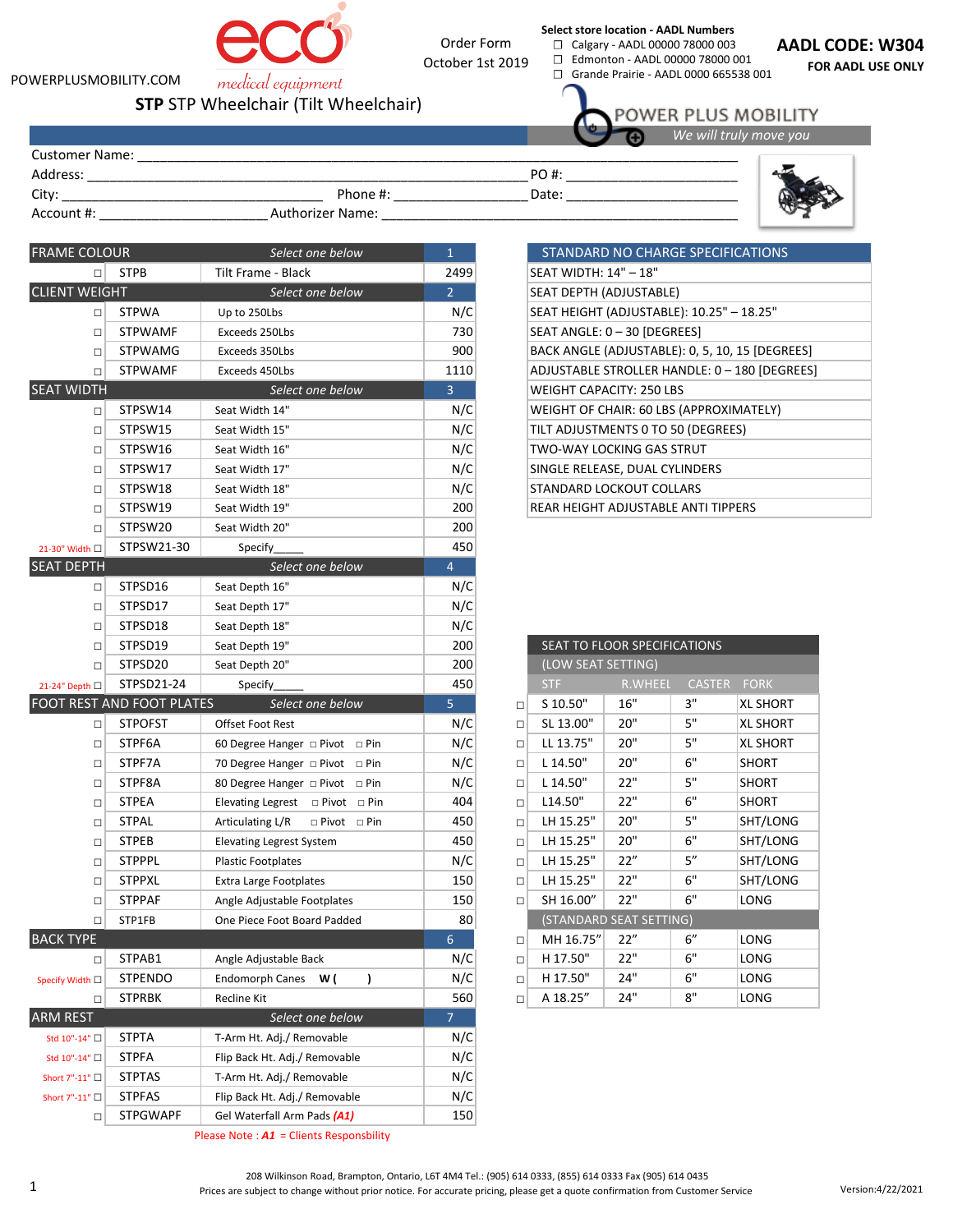

Order Form October 1st 2019

#### **Select store location - AADL Numbers** ☐ Calgary - AADL 00000 78000 003

☐ Edmonton - AADL 00000 78000 001

☐ Grande Prairie - AADL 0000 665538 001

**AADL CODE: W304**

**FOR AADL USE ONLY**

| POWERPLUSMOBILITY.COM |
|-----------------------|
| <b>HEADREST</b>       |

| <b>HEADREST</b>    |                   | Select one below                         | 8   |
|--------------------|-------------------|------------------------------------------|-----|
| □                  | <b>STPMAHKP</b>   | Multi Axis Complete With Medium Pad      | N/C |
| □                  | <b>STPMAHF</b>    | Multi Axis Complete With Large Pad       | N/C |
| □                  | <b>STPMAHFLAT</b> | Multi Axis Complete Flat Pad (malleable) | 100 |
| <b>REAR WHEELS</b> |                   | Select one below                         | 9   |
| □                  | STPRWT0           | 20" Solid Treaded Tire                   | N/C |
| □                  | STPRWT2           | 22" Solid Treaded Tire                   | N/C |
| $\Box$             | STPRWT4           | 24" Solid Treaded Tire                   | N/C |
| STF 17-19" □       | STPRWT12I         | 12" Solid Tire Inside Mount              | 120 |
| □                  | STPRWT16          | 16" Solid Tire                           | N/C |
| □                  | <b>STPAQR</b>     | Axles - Quick Release                    | 120 |
| □                  | <b>STPHRT</b>     | Narrow Handrim Config. (1/2" less)       | N/C |
| □                  | <b>STPPCHR</b>    | <b>Plastic Coated Hand Rims</b>          | N/C |

# Please Note : 12" inside mount wheels gives  $\frac{y}{z}$ " of ground clearance with low STF

| <b>CASTER</b>            |                              | Select one below                           | 10  |  |
|--------------------------|------------------------------|--------------------------------------------|-----|--|
| □                        | STPFC1D                      | 3" X 1" Caster                             | N/C |  |
| П                        | STPFC1A                      | 5" X 1.25" Caster                          | N/C |  |
| STPFC1B<br>п             |                              | 6" X 1.25" Caster                          | N/C |  |
| $\Box$                   | STPFC1C                      | 8" X 1.25" Caster                          | N/C |  |
| $\Box$                   | STPFC2A                      | 5" X 1.75" Caster (Soft Roll)              | 80  |  |
| $\Box$                   | STPFC2B                      | 6" X 1.75" Caster                          | 80  |  |
| $\Box$                   | STPFC2C                      | 8" X 1.75" Caster                          | 80  |  |
| $\Box$                   | STPFC4B                      | 6" X 2 Caster (Steel Fork)                 | 80  |  |
| П                        | STPFC4C                      | 8" X 2 Caster (Steel Fork)                 | 80  |  |
| <b>WHEEL LOCK</b>        |                              | Select one below                           | 11  |  |
| □                        | <b>STPALPH</b>               | Aluminium Push To Lock                     | N/C |  |
| $\Box$                   | <b>STPALPL</b>               | Aluminium Pull To Lock                     | N/C |  |
| $\Box$                   | <b>STPSTPH</b>               | Steel Push To Lock                         | N/C |  |
| $\Box$                   | <b>STPSTPL</b>               | Steel Pull To Lock                         | N/C |  |
| $\Box$                   | <b>STPBRXC</b>               | 4" Brake Extension                         | 40  |  |
| $\Box$                   | <b>STPBRXA</b>               | 6" Brake Extension                         |     |  |
| □                        | <b>STPBRXB</b>               | 9" Brake Extension                         | 130 |  |
| <b>SEATING - BACKS</b>   |                              | Select one below                           | 12  |  |
|                          |                              | w (<br>) x H (<br>1                        |     |  |
| П                        | STPBK01                      | <b>RELAX</b> Gentle Fit Back               | N/C |  |
| <b>SEATING - CUSHION</b> |                              | Select one below                           | 13  |  |
|                          |                              | w (<br>) x H (<br>1                        |     |  |
| 14-20" wide $\Box$       | STPC01                       | <b>RELAX</b> Soft Cushion (Up to 250 lbs)  | 375 |  |
| 14-20" wide $\Box$       | STPC02                       | <b>RELAX</b> Comfy Cushion (up to 250 lbs) | 575 |  |
| 21-28" wide $\Box$       | STPC03                       | <b>RELAX</b> Firm Cushion (up to 600 lbs)  | 575 |  |
| 14-20" wide $\Box$       | STPC04                       | <b>RELAX AIR FLOW Cushion</b>              | 589 |  |
|                          | ACCESSORIES AND POWER OPTION |                                            | 14  |  |
| $\Box$                   | <b>STPSBA</b>                | Seat Belt (Auto Style)                     | 23  |  |
| $\Box$                   | <b>STPCNC</b>                | Crutch And Cane Holder (A1)                | 60  |  |
| $\Box$                   |                              |                                            |     |  |
|                          | <b>STPIVA</b>                | Adjustable I V Pole (A1)                   | 130 |  |
| $\Box$                   | <b>STPNLSP</b>               | Nylon Leg Strap Padded                     | 50  |  |
| □                        | <b>STPAMPL</b>               | Amputee Support Left                       | 45  |  |
| □                        | <b>STPAMPR</b>               | Amputee Support Right                      | 45  |  |
| п                        | <b>STPOXY</b>                | Oxygen Tank Holder                         | 135 |  |
| п                        | <b>STPTDFB</b>               | <b>Transport Tie Downs Front</b>           | 85  |  |
| □                        | <b>STPTDRB</b>               | <b>Transport Tie Downs Rear</b>            | 85  |  |

Please Note : *A1* = Clients Responsbility

# PLUS PACKAGES **Select one below 15 □ PLUS PACKAGE 1:**

**CLIENT 250 TO 349 LBS - \$730.00**

INCLUDES THE FOLLOWING:

STEEL FRAME WITH HEAVY DUTY BACK AND SEAT PAN SEAT WIDTH INCREASE FROM 16" TO 22" SEAT DEPTH INCREASE FROM 16" TO 24" 5,6 OR 8 X 1 ¼" HD CASTERS

# □ **PLUS PACKAGE 2:**

**CLIENT 350 TO 449 LBS - \$900.00** INCLUDES THE FOLLOWING: STEEL FRAME WITH HEAVY DUTY BACK AND SEAT PAN SEAT WIDTH INCREASE FROM 18" TO 26" SEAT DEPTH INCREASE FROM 16" TO 24" 5,6 OR 8 X 1 ¾" HD CASTERS HD STEEL FORKS

# □ **PLUS PACKAGE 3:**

**CLIENT 450 TO 600 LBS - \$1110.00** INCLUDES THE FOLLOWING: STEEL FRAME WITH HEAVY DUTY BACK AND SEAT PAN SEAT WIDTH INCREASE FROM 20" TO 30" SEAT DEPTH INCREASE FROM 16" TO 24" 5,6 OR 8 X 1 ¾" HD CASTERS HD STEEL FORKS

**Notes:**